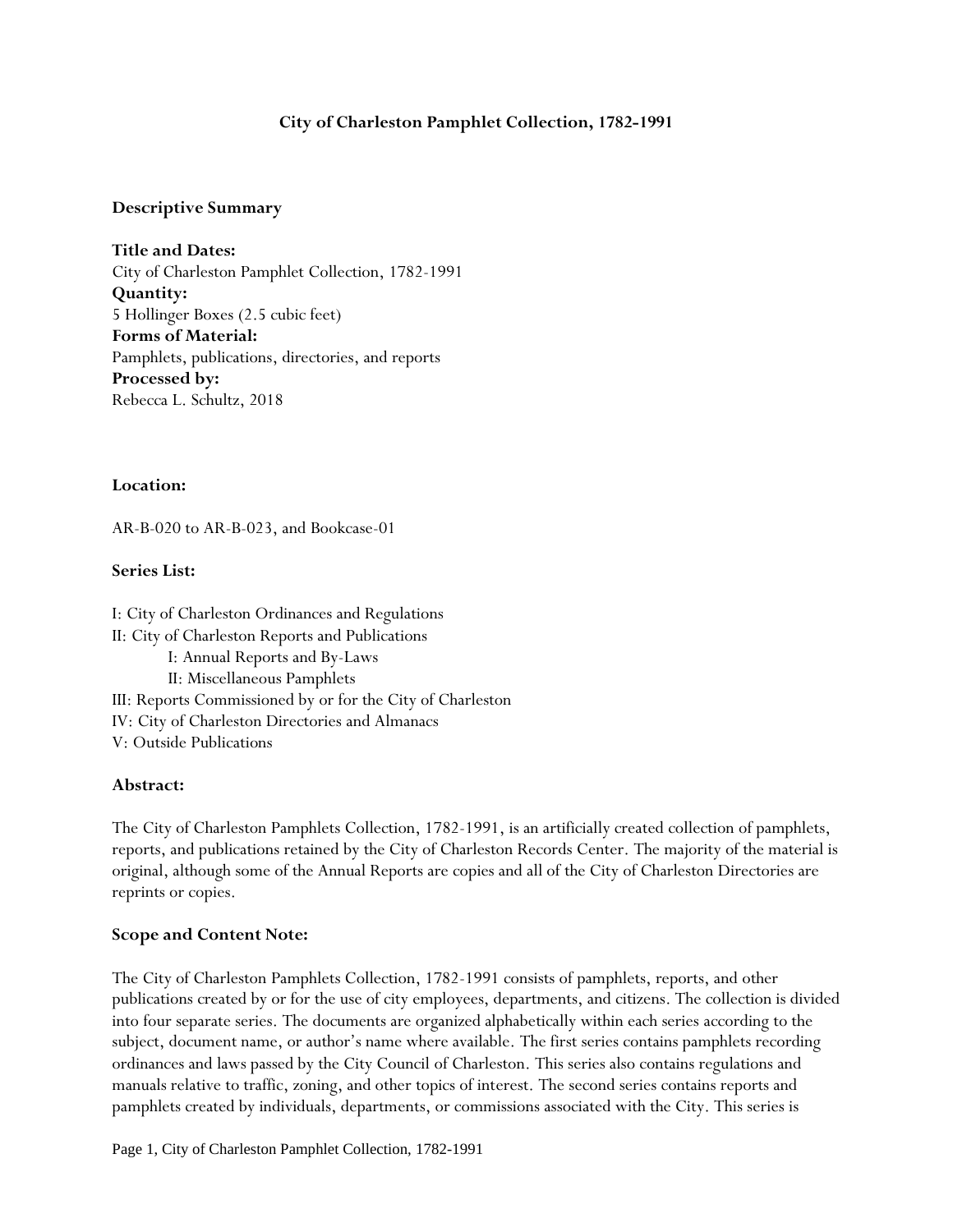subdivided into Annual Reports and Miscellaneous Pamphlets, which are of a topical variety. The third series contains reports and pamphlets created by outside individuals and entities. These reports were either commissioned by or created for the benefit of the City of Charleston. The fourth series contains City of Charleston Directories and Almanacs. Created by a diverse collection of individuals and businesses, the directories cover the years 1782-1947 and contain information about individuals and businesses operating in the City of Charleston. The fifth series contains publications created by individuals or institutions with no formal affiliation with the City of Charleston. The Records Center retained this material for its relevance to the history of the City.

## **Related Material:**

Researchers interested in this collection may also wish to consult the Plans and Studies Collection, 1895- 2009. Please consult the Records Manager or Records Specialist to view the collection or request information on other relevant material in the City Records Center.

### **Box Folder**

*City of Charleston Ordinances and Regulations*

- 1 1 *Manual of the City Council of Charleston, S.C., 1919-1923.* Charleston, S.C.: J.J. Furlong Charleston Printing House, n.d.
	- 2 *Manual of the City Council of Charleston, S.C., 1923-1927.* Charleston, S.C.: The Daggett Printing Company, 1926.
	- 3 *Ordinances Ratified by the Mayor and City Council of Charleston during the Year 1915*, Charleston, S.C.: The Daggett Printing Co., 1916.
	- 4 *Ordinances Ratified by the Mayor and City Council of Charleston During the Year 1920*. Charleston, S.C.: Walker, Evans & Cogswell Co., 1921.
	- 5 *Ordinances Ratified by the Mayor and City Council of Charleston, during the Year 1921*. Charleston, S.C.: J.J. Furlong Charleston Printing House, 1922.
	- 6 *Ordinances Ratified by the Mayor and City Council of Charleston, during the Year 1922*. Charleston, S.C.: The Daggett Printing Co., n.d.
	- 7 *Ordinances Ratified by the Mayor and City Council of Charleston, during the Year 1927*. s.n., n.d.
	- 8 *Ordinances Ratified by the Mayor and City Council of Charleston, during the Year 1931.*s.n., n.d.
	- 9 *An Ordinance to Regulate Licenses for the Year 1881.* s.n., n.d.
	- 10 *An Ordinance to Regulate Licenses for the Year 1921.* s.n., n.d.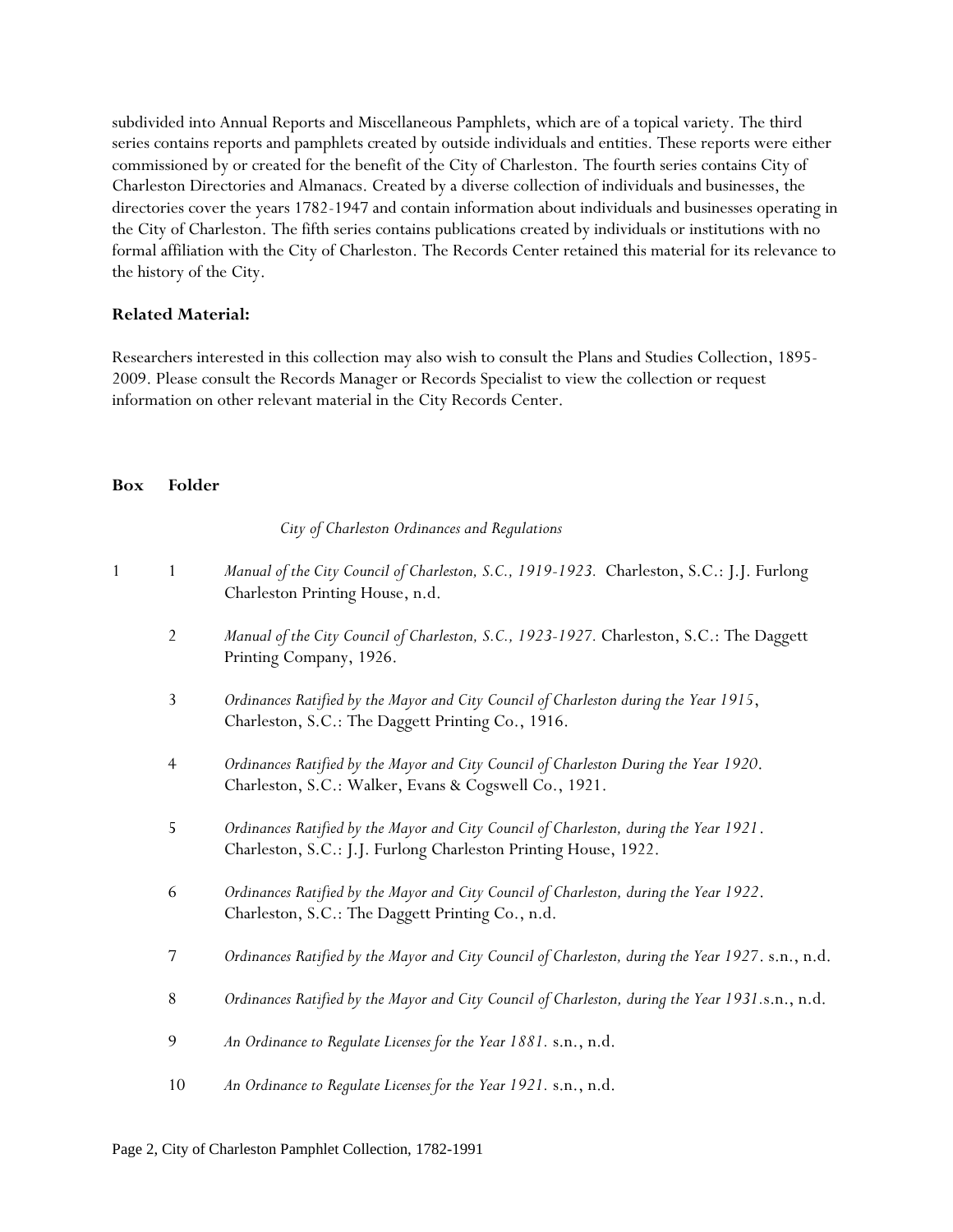|  | An Ordinance to Regulate Licenses for the Year 1934. s.n., n.d. |  |  |  |  |
|--|-----------------------------------------------------------------|--|--|--|--|
|--|-----------------------------------------------------------------|--|--|--|--|

- 12 Ordinances Regulating Licenses, 1967-1972 (5 volumes with multiple copies)
- 13-19 Business License Ordinances and Schedules of License Fees, 1973-1984, 1987, and 1991 (14 volumes with multiple copies)
- 20 *Shirras' Dispensary, Society and Meeting Sts., Charleston, S.C.*, 1896, s.n., 1896. (2 copies)
- 21 *Taxicab Ordinance of the City of Charleston. Ratified August 20, 1974. Amended November 12, 1974.* s.n., n.d. (2 copies)
- 22 *Traffic Regulations: Ordinance to Regulate the Use of the Streets of the City of Charleston by Vehicles. Ratified May 22, 1917. Amended December 28, 1920*. Charleston, S.C.: J.J. Furlong Charleston Printing House, n.d.
- 23 *Rules and Regulations of Board of Adjustment under the Zoning Ordinance of the City of Charleston*. Charleston, S.C.: J.J. Furlong & Son, ca. 1931. (2 copies)
- 2 1 *Rules and Regulations of Board of Adjustment under the Zoning Ordinance of the City of Charleston*. Charleston, S.C.: J.J. Furlong & Son, ca. 1947. (revised)
	- 2-5 Zoning Ordinances with Rules and Regulations of the Board of Adjustment, 1947-1973 (4 volumes with multiple copies)

*City of Charleston Reports and Publications Annual Reports and By-Laws*

- 2 6 Hayne, R.Y. *Report of the Proceedings of the City Authorities of Charleston, During the Past Year, Ending September 1st , 1837; With Suggestions for the Improvement of the City.* Charleston, S.C.: A.E. Miller, 1837.
	- 7 *A Report Containing a Review of the Proceedings of the City Authorities from 4th September, 1837 to the 1st August, 1838.* s.n., n.d.
	- 8 *Mayor's Report on City Affairs. Submitted to Council at a Meeting Held Tuesday, September 29th , 1857.* Charleston, S.C.: Walker, Evans & Co., 1857.
	- 9 *Annual Report of the Officers of the City Government, to the City Council of Charleston, for the Year Ending December 31st, 1870.* Charleston, S.C.: Republican Book and Job Office, 1871. (fragile condition)
	- 10 *Mayor's Annual Report, with the Annual Reports of the Various Officers of the Government of the City of Charleston, for the Year Ending 1873.* Charleston, S.C.: Chronicle Book and Job Office, 1874. (fragile condition)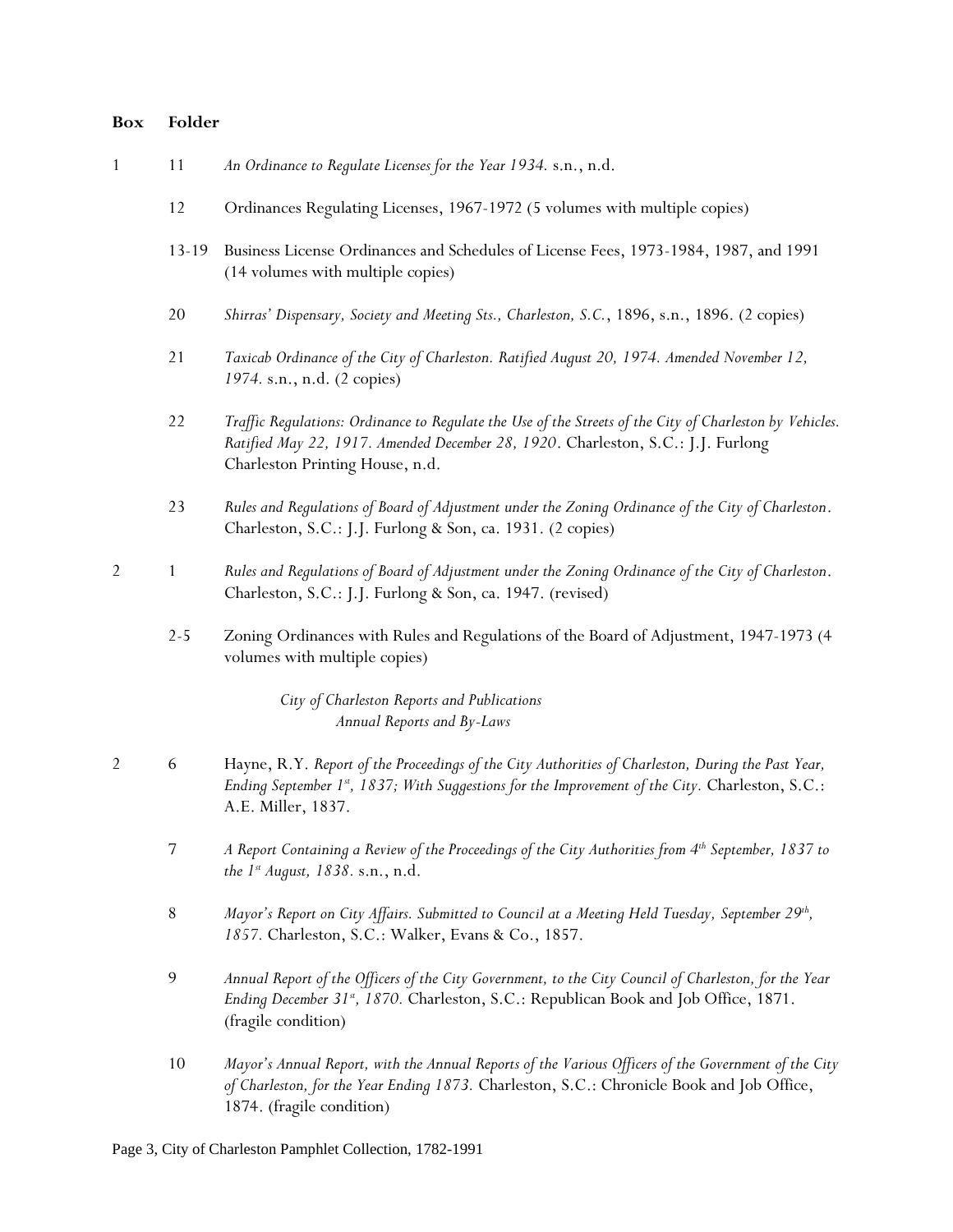| $\overline{2}$ | 11             | Mayor's Annual Report with the Annual Reports of the Various Officers of the Government of the City<br>of Charleston for the Year Ending Dec. 31, 1875. Also Ordinances Ratified from July 20 to Dec. 31,<br>1875. Charleston, S.C.: The News and Courier Job Presses, 1876. (fragile condition)                                                      |
|----------------|----------------|-------------------------------------------------------------------------------------------------------------------------------------------------------------------------------------------------------------------------------------------------------------------------------------------------------------------------------------------------------|
|                | 12             | Mayor's Annual Report with the Reports of the Various Officers of the Government of the City of<br>Charleston, for Year Ending Dec. 31, 1876. Also Ordinances Ratified from Jan. 1, to Dec. 31,<br>1876. Charleston, S.C.: The News and Courier Job Presses, 1877.                                                                                    |
|                | 13             | Sixth Annual Report of the Park Commissioners of the City of Charleston, South Carolina, 1902.<br>Charleston, S.C.: Walker, Evans & Cogswell Co., Printers, 1902.                                                                                                                                                                                     |
|                | 14             | City of Charleston, S.C. Treasury Department Supplemental Statement, 1907. Charleston, S.C.:<br>The Daggett Printing Co., n.d.                                                                                                                                                                                                                        |
|                |                | City of Charleston Reports and Publications<br>Miscellaneous Pamphlets                                                                                                                                                                                                                                                                                |
|                | 15             | Barbot, Joseph C., Municipal Art Gallery: Sketch of the Paintings, Statuary and Relics of the City<br>Council of Charleston (Revised from Article Propagated for and Published in the Year Book for 1914.<br>Charleston, S.C.: Joseph C. Barbot, 1918.                                                                                                |
|                | 16             | Proposed Charter for the City of Charleston. s.n., n.d.                                                                                                                                                                                                                                                                                               |
|                | 17             | City of Charleston, S.C. to W. Rathbone Bacon and Others. Proposed Railway Franchise. s.n., ca.<br>1909.                                                                                                                                                                                                                                              |
|                | 18             | Notes on "The Bedstead Tomb" at St. Michael's by Anne King Gregorie and Public Powder Magazines<br>at Charleston by Nora M. Davis (Reprinted from the Historical Appendix of The Year Book of the City<br>of Charleston for the Year 1942 by the Historical Commission of Charleston, S.C. Charleston, S.C.:<br>The City Council of Charleston, 1944. |
| 3              | $\mathbf{1}$   | Kolnitz, Maj. Alfred H. A Panorama of Three Centuries of History Viewed From Charleston's<br>Famous Battery. With a Description of the Guns and Monuments. Battery in Charleston, South<br>Carolina. Three Centuries of History Illustrated. Charleston, S.C.: The Historical Commission<br>of the City of Charleston, S.C., 1937.                    |
|                | $\overline{2}$ | Mouzon, Harold A., Privateers in Charleston in the War of 1812. Charleston, S.C.: Historical<br>Commission of Charleston S.C., 1954. (2 copies)                                                                                                                                                                                                       |
| 5              | 9              | Official History of Police Department of Charleston, S.C. Review of the Business Activities of the Port<br>of Charleston, S.C. Charleston, S.C.: Walker, Evans & Cogswell Co., 1925. (oversized;<br>fragile condition)                                                                                                                                |
|                | 10             | Official History and Directory Police Department of Charleston, S.C. A Review of Its Past and Present<br>Activities. Charleston, S.C.: J.J. Furlong & Son, ca. 1928. (oversized)                                                                                                                                                                      |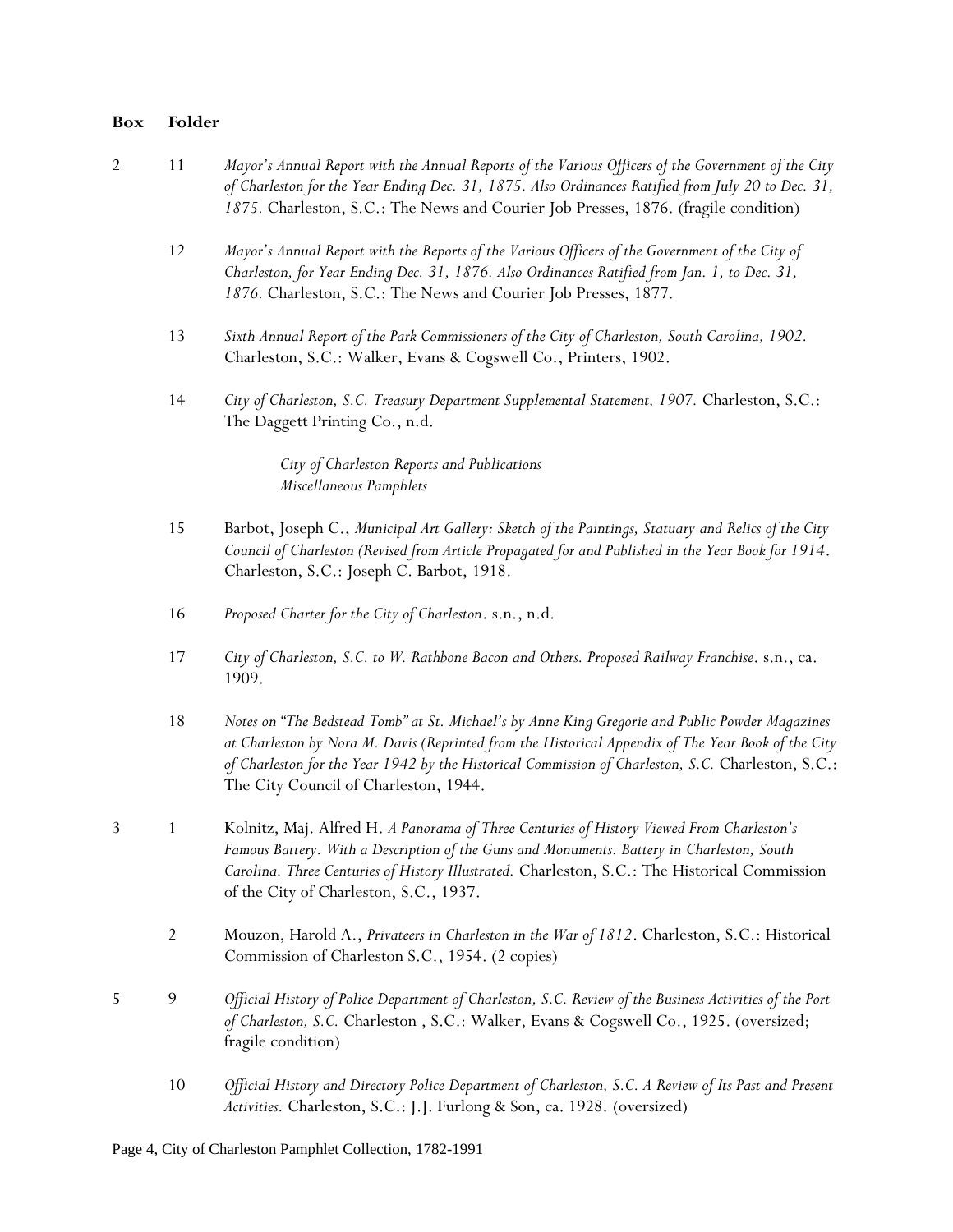- 3 3 *List of Assessments of Property in City of Charleston for 1925*. s.n., ca. 1926. (fragile condition)
	- 4 *List of Assessments of Property in City of Charleston for 1930-31.* s.n., n.d. (fragile condition)
	- 5 *Railway and Lighting Franchises of the Charleston Consolidated Railway, Gas and Electric Company*. s.n., ca. 1910.
	- 6 Rutledge, Anna Wells. *Catalogue of Paintings and Sculpture in The Council Chamber, City Hall, Charleston, South Carolina.* Charleston, S.C.: Walker, Evans, and Cogswell, 1944. (2 copies, one of which contains handwritten and typed revisions for a planned 1948 reprinting)
	- 7 *The Sword of General Beauregard, Bequeathed by his Will to The City of Charleston*, Charleston, S.C.: Walker, Evans & Cogswell Co., Printers, 1893. (2 copies)
	- 8 *The Visitor Reception and Transportation Center. Charleston, South Carolina, Opening Ceremonies, May 13, 1991*. s.n., ca. 1991. (2 copies)
	- 9 *Proceedings Celebrating the 200th Anniversary of the Incorporation of the City of Charleston. Waterfront Park Groundbreaking, City Council Chamber Rededication, 1783-1983*. s.n., ca. 1983. (5 copies)

*Reports Commissioned by or for the City of Charleston*

- 10 Bureau of Municipal Research. *Report on Survey of the Government and Audit of Finances of the City of Charleston, South Carolina*. Charleston, S.C.: Walker, Evans & Cogswell Co., 1924.
- 11 Gadsden, P.H. *Immigration to the South: Report of P.H. Gadsden, Vice-President Charleston Chamber of Commerce to the Mayor of Charleston*. Charleston, S.C.: Walker Evans & Cogswell Co., 1907.
- 12 Griffenhagen and Associates. "City of Charleston, South Carolina. Report No. 2: Judicial and Legal Agencies." May 19, 1948.
- 13 Griffenhagen and Associates. "City of Charleston, South Carolina. Report No. 12: The General Organization Structure of the City Government." July 6, 1948.
- 14 Larson, Christian L. and Robert H. Stoudemire. *Metropolitan Charleston.* Columbia, S.C.: University of South Carolina Press, 1949.
- 15 *Memorial of the Board of Trustees of the College of Charleston to the Mayor and Aldermen of the City of Charleston*. s.n., ca. 1885.
- 16 Sinkler, Huger, Esq. "Retirement of Charleston's Ancient Debt: A Record of Financial Integrity." s.n., ca. 1964. (5 copies)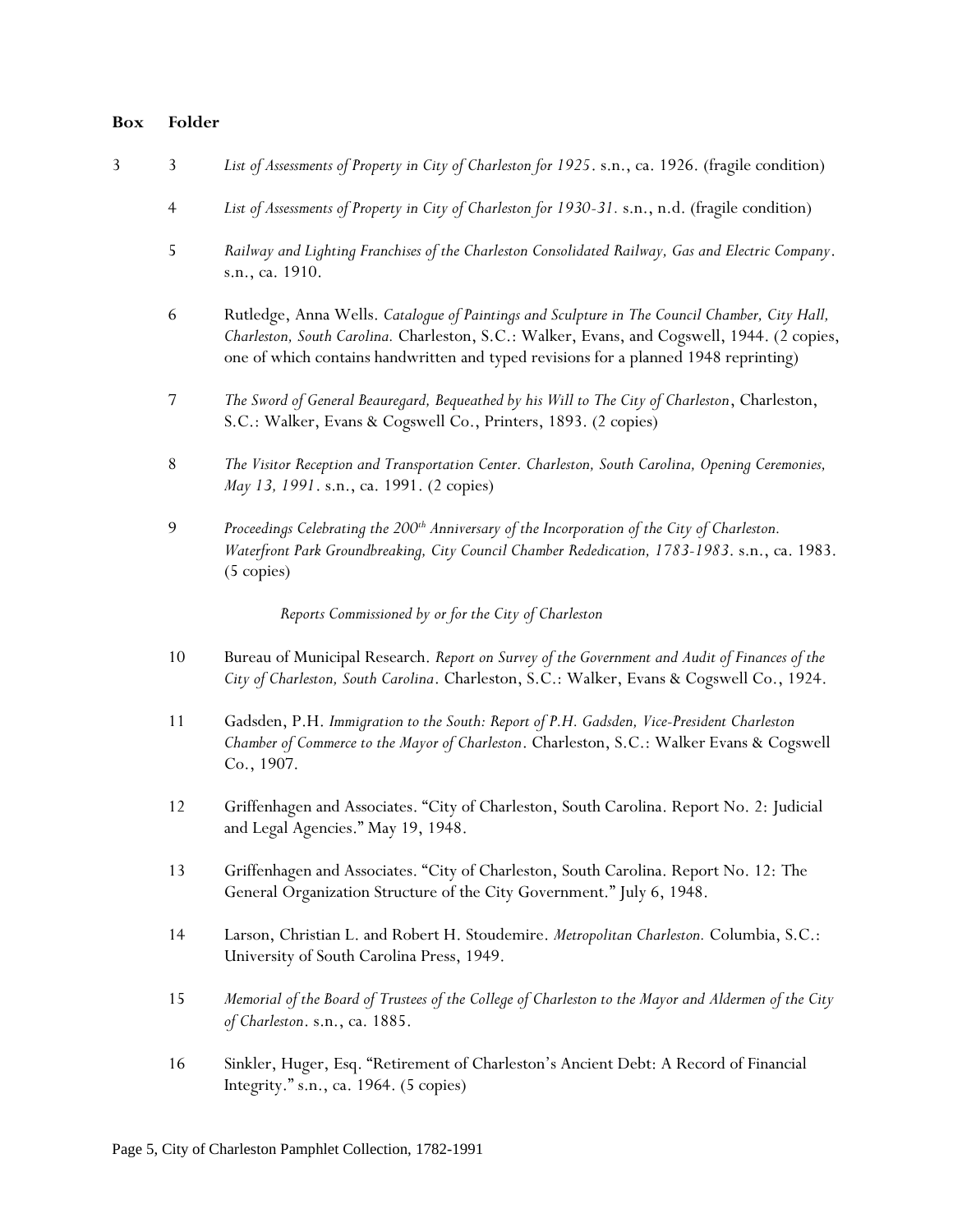| 3 | 17             | Special Report of the Law and Order League of Charleston, S.C., s.n., 1913 (2 copies)                                                                                                                                                                                                                                                                                                                                                     |
|---|----------------|-------------------------------------------------------------------------------------------------------------------------------------------------------------------------------------------------------------------------------------------------------------------------------------------------------------------------------------------------------------------------------------------------------------------------------------------|
|   |                | City of Charleston Directories and Almanacs                                                                                                                                                                                                                                                                                                                                                                                               |
| 4 | $\mathbf{1}$   | Aldredge, Robert Croom. "A List of Persons Known to Have Been Living in or Near<br>Charles Town in the Year 1735. Compiled from Contemporaneous Documents." in<br>Charleston Year Book 1939. Charleston, S.C.: Walker, Evans & Cogswell Co., 1941.                                                                                                                                                                                        |
|   | $\overline{2}$ | Tobler, John Esq. The South Carolina and Georgia Almanack, for the Year of Our Lord 1782.<br>Charleston, S.C.: R. Wells & Son, 1782. (partial copy)                                                                                                                                                                                                                                                                                       |
|   | 3              | The Charlestown Directory for 1782 and The Charleston Directory for 1785. s.n., ca. 1951. (4<br>copies)                                                                                                                                                                                                                                                                                                                                   |
|   | $\overline{4}$ | Milligan, Jacob. The Charleston Directory. Charleston, S.C.: W.P. Young, 1794.                                                                                                                                                                                                                                                                                                                                                            |
|   | 5              | Nelson, John Dixon. Nelson's Charleston Directory, and Strangers Guide, for the Year of Our Lord,<br>1801. Charleston, S.C.: John Dixon Nelson, 1801.                                                                                                                                                                                                                                                                                     |
|   | 6              | Negrin, J.J. New Charleston Directory and Strangers Guide for the Year 1802. Charleston, S.C.:<br>John A. Dacqueny, 1802.                                                                                                                                                                                                                                                                                                                 |
|   | 7              | Elizer, Eleazer. A Directory for 1803; Containing the Names of all the House-Keepers and Traders<br>in the City of Charleston, Alphabetically Arranged; their Particular Professions, and their Residence.<br>Charleston, S.C.: W.P. Young, 1803.                                                                                                                                                                                         |
|   | $8\,$          | Negrin, J.J. Negrin's Directory and Almanac for the Year 1806: Containing Every Article of General<br>Utility. Charleston, S.C.: J.J. Negrin's Press, 1806.                                                                                                                                                                                                                                                                               |
|   | 9              | Negrin, J.J. Negrin's Directory for the Year 1807 Containing Every Article of General Utility.<br>Charleston, S.C.: J.J. Negrin's Press, 1807.                                                                                                                                                                                                                                                                                            |
|   | 10             | Hrabrowski, Richard. Directory for the District of Charleston Containing the Places of Residence<br>and Occupation of the White Inhabitants of the Following Parishes, to wit $-$ St. Michael, St. Philip,<br>St. Philip on the Neck, St. John (Colleton), Christ Church, St. James (Santee), St. Thomas and St.<br>Dennis, St. Andrew, St. John (Berkley) St. Stephen and St. James (Goose Creek). Charleston, S.C.:<br>John Hoff, 1809. |
|   | 11             | The Charleston Directory. s.n., ca. 1819.                                                                                                                                                                                                                                                                                                                                                                                                 |
|   | 12             | Charleston County Court House and Charleston City Hall Directory, 1935. s.n., 1935.                                                                                                                                                                                                                                                                                                                                                       |
|   | 13             | The Charleston Almanack and Register for the Year of Our Lord, 1947. Charleston, S.C.: Whittet<br>& Shepperson, 1947. (2 copies)                                                                                                                                                                                                                                                                                                          |